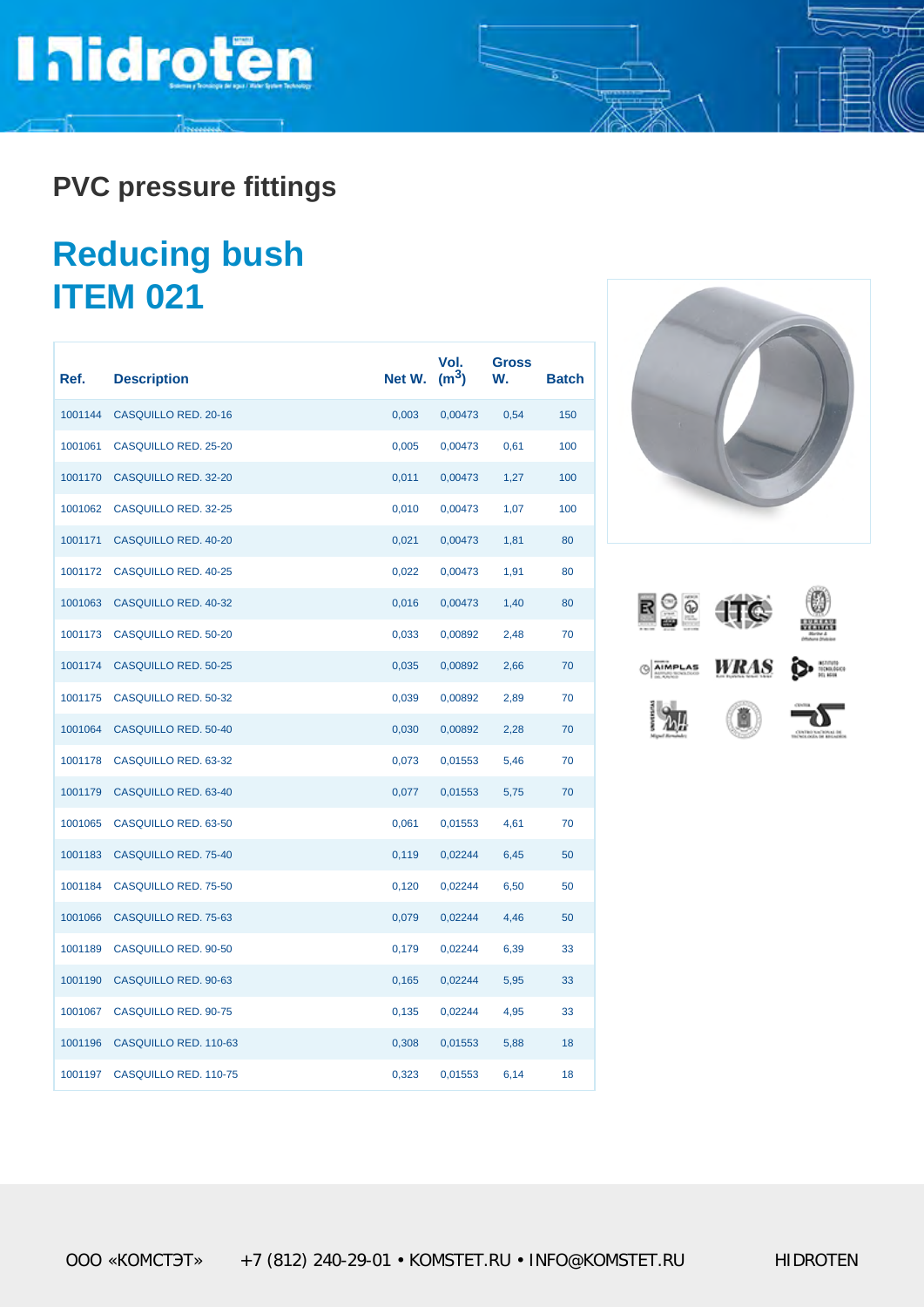## **Inidroten**

**PVC pressure fittings**

### **Reducing bush ITEM 021**

| Ref.    | <b>Description</b>     | Net W. | Vol.<br>(m <sup>3</sup> ) | <b>Gross</b><br>W. | <b>Batch</b> |
|---------|------------------------|--------|---------------------------|--------------------|--------------|
| 1001068 | CASQUILLO RED. 110-90  | 0,264  | 0,02243                   | 5,08               | 18           |
| 1001198 | CASQUILLO RED. 125-75  | 0,494  | 0,01553                   | 6,26               | 12           |
| 1001199 | CASQUILLO RED. 125-90  | 0,428  | 0,01553                   | 5,47               | 12           |
| 1001069 | CASQUILLO RED. 125-110 | 0,276  | 0,01553                   | 3,64               | 12           |
| 1001122 | CASQUILLO RED. 140-90  | 0,631  | 0,01553                   | 6,64               | 10           |
| 1001123 | CASQUILLO RED. 140-110 | 0,600  | 0,01553                   | 6,33               | 10           |
| 1001070 | CASQUILLO RED. 140-125 | 0,328  | 0,01553                   | 3,61               | 10           |
| 1001124 | CASQUILLO RED. 160-90  | 0,943  | 0,03129                   | 11,89              | 12           |
| 1001125 | CASQUILLO RED. 160-110 | 0,830  | 0,03129                   | 10,54              | 12           |
| 1001126 | CASQUILLO RED. 160-125 | 0,907  | 0,03129                   | 11,46              | 12           |
| 1001071 | CASQUILLO RED. 160-140 | 0,553  | 0,03129                   | 7,21               | 12           |
| 1001127 | CASQUILLO RED. 200-110 | 1,803  | 0,04880                   | 18,61              | 10           |
| 1001128 | CASQUILLO RED. 200-125 | 1,852  | 0,04880                   | 19,10              | 10           |
| 1001129 | CASQUILLO RED. 200-140 | 1,823  | 0,04880                   | 18,81              | 10           |
| 1001072 | CASQUILLO RED. 200-160 | 1,678  | 0,04880                   | 17,36              | 10           |
| 1001100 | CASQUILLO RED. 225-200 | 0,825  | 0,06150                   | 1,75               | 1            |
| 1001130 | CASQUILLO RED. 250-160 | 3,763  | 0,01553                   | 4,09               | 1            |
| 1001131 | CASQUILLO RED. 250-200 | 3,308  | 0,01553                   | 3,64               | 1            |
| 1001101 | CASQUILLO RED. 250-225 | 1,643  | 0,01553                   | 1,97               | 1            |
| 1001132 | CASQUILLO RED. 315-200 | 7,750  | 0,04117                   | 8,39               | 1            |
| 1001133 | CASQUILLO RED. 315-225 | 5,915  | 0,04117                   | 6,56               | 1            |
| 1001102 | CASQUILLO RED. 315-250 | 6,765  | 0,04117                   | 7,41               | 1            |



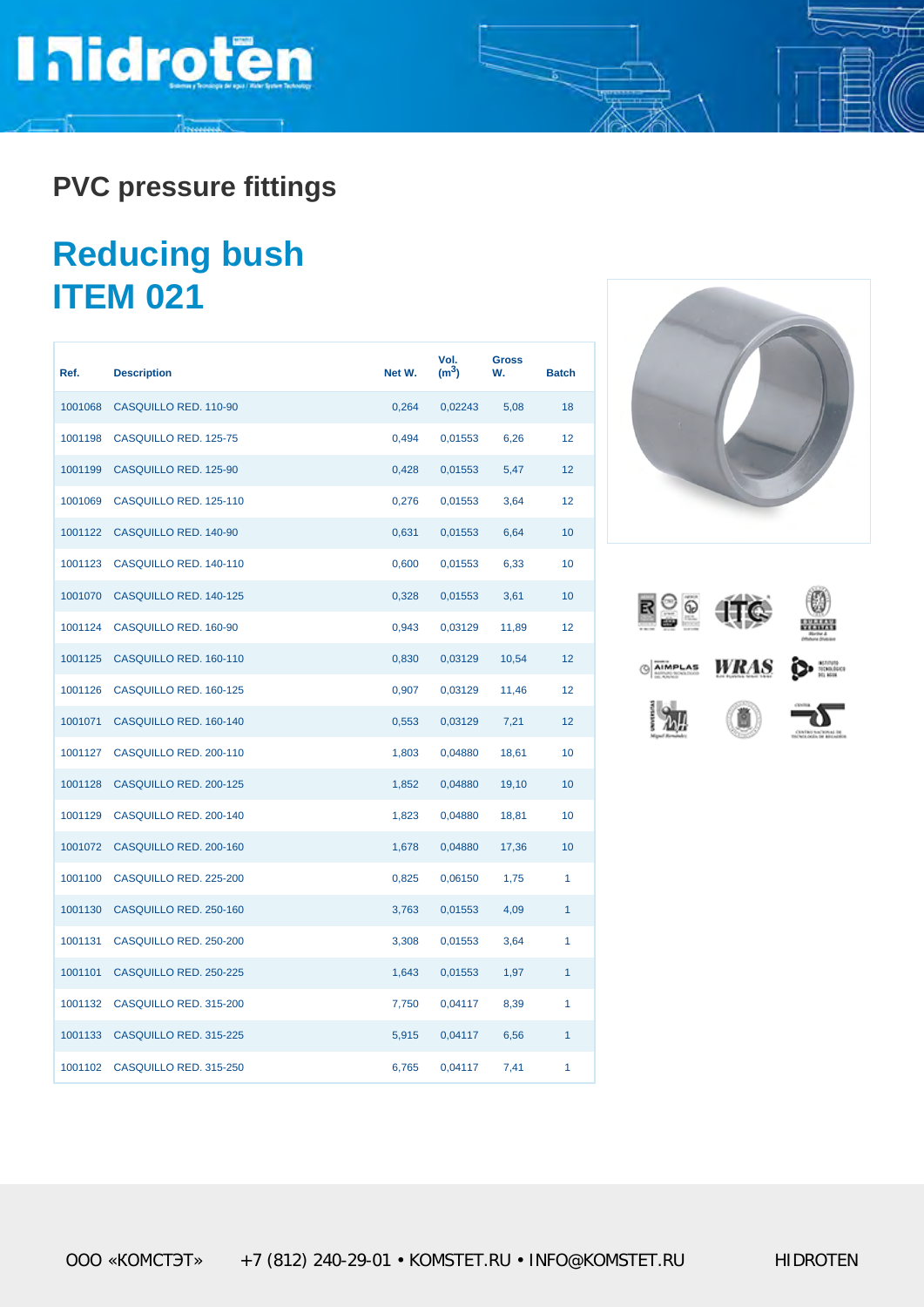# **Inidroten**

**PVC pressure fittings**

### **Reducing bush ITEM 021**

| Ref.    | <b>Description</b>     | Net W. | Vol.<br>(m <sup>3</sup> ) | Gross<br>W. | <b>Batch</b> |
|---------|------------------------|--------|---------------------------|-------------|--------------|
| 1001310 | CASQUILLO RED. 355-315 |        |                           |             |              |
| 1001308 | CASQUILLO RED. 400-250 | 11.630 | 0.02640                   | 11.63       |              |
| 1001309 | CASQUILLO RED. 400-315 | 13.675 | 0,02096                   | 13,68       |              |



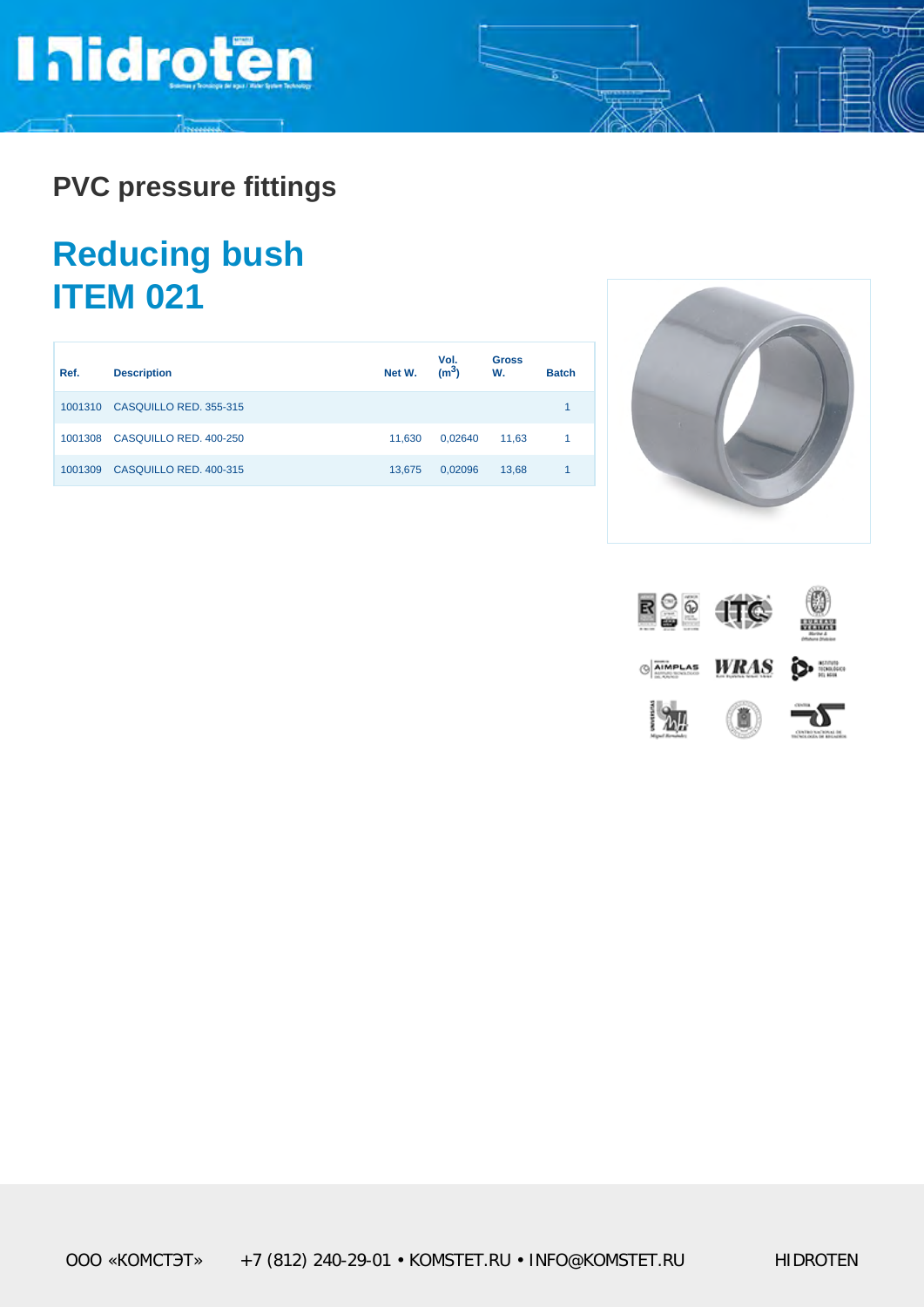## **PR**



**ITEM 021**

#### **ITEM 021 | Reducing bush**

| <b>Codigo</b> | $A-a$ | Peso (g)       | $\mathbf B$     | $\mathbf c$ | $\mathbf c$ | <b>PN</b>   | <b>MEDIDA</b>  |
|---------------|-------|----------------|-----------------|-------------|-------------|-------------|----------------|
| 01144         | 20/16 | $\overline{4}$ | $\overline{2}$  | 14          | 16          | <b>PN16</b> | <b>MÉTRICO</b> |
| 01061         | 25/20 | $\overline{5}$ | $\mathbf{3}$    | 16          | 19          | <b>PN16</b> | <b>MÉTRICO</b> |
| 01170         | 32/20 | 12             | 6               | 16          | 22          | <b>PN16</b> | <b>MÉTRICO</b> |
| 01062         | 32/25 | 10             | $6\phantom{1}6$ | 19          | 22          | <b>PN16</b> | <b>MÉTRICO</b> |
| 01171         | 40/20 | 21             | 10              | 16          | 26          | <b>PN16</b> | <b>MÉTRICO</b> |
| 01172         | 40/25 | 22             | $\overline{7}$  | 19          | 26          | <b>PN16</b> | <b>MÉTRICO</b> |
| 01063         | 40/32 | 15             | $\overline{4}$  | 22          | 26          | <b>PN16</b> | <b>MÉTRICO</b> |
| 01173         | 50/20 | 33             | 15              | 16          | 31          | <b>PN16</b> | <b>MÉTRICO</b> |
| 01174         | 50/25 | 35             | 12              | 19          | 31          | <b>PN16</b> | <b>MÉTRICO</b> |
| 01175         | 50/32 | 39             | 9               | 22          | 31          | <b>PN16</b> | <b>MÉTRICO</b> |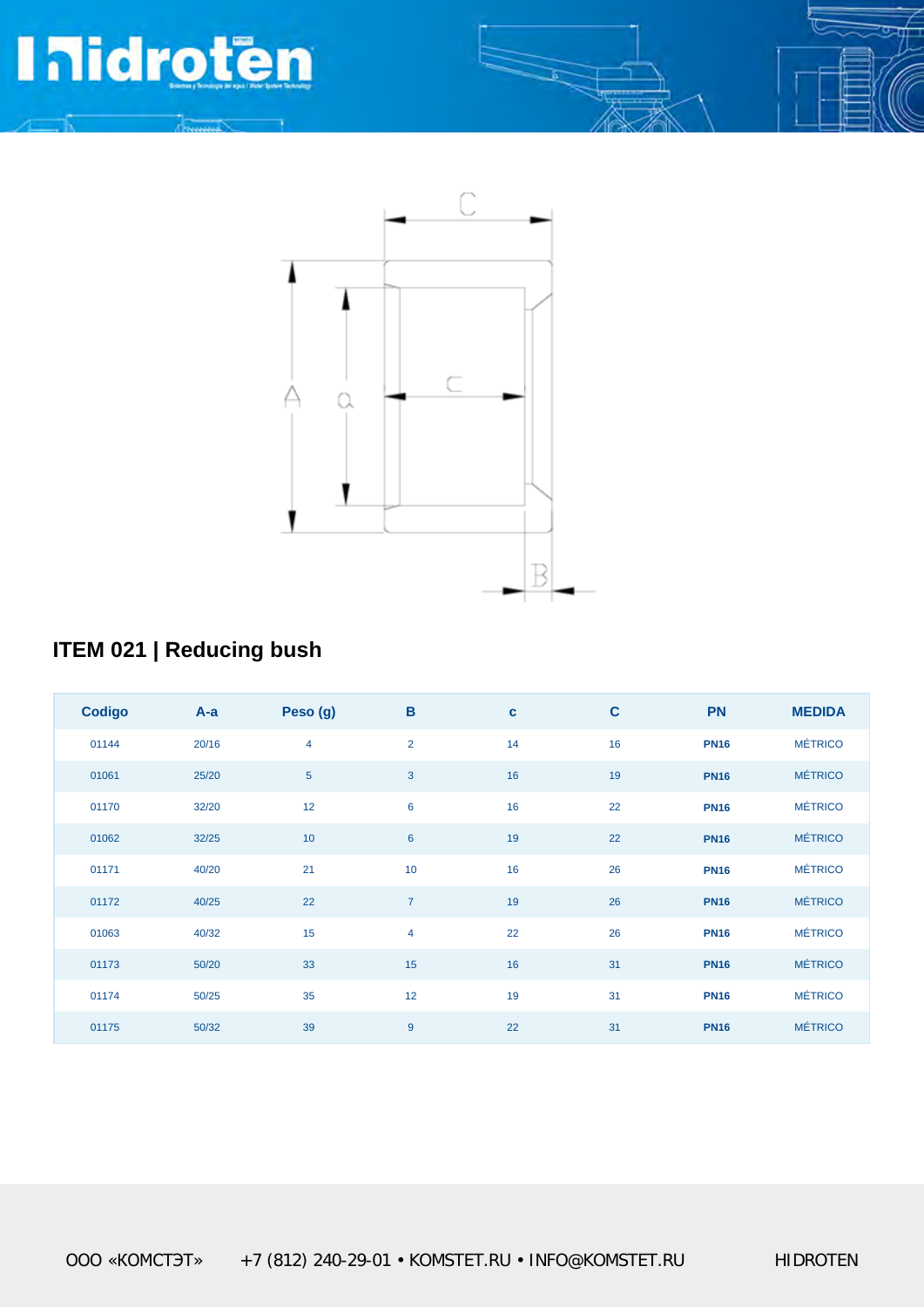#### **ITEM 021 | Reducing bush**

| 01064 | 50/40   | $30\,$ | $\overline{5}$  | 26 | 31  | <b>PN16</b> | <b>MÉTRICO</b> |
|-------|---------|--------|-----------------|----|-----|-------------|----------------|
| 01178 | 63/32   | 71     | 15              | 23 | 38  | <b>PN16</b> | <b>MÉTRICO</b> |
| 01179 | 63/40   | 77     | $12$            | 26 | 38  | <b>PN16</b> | <b>MÉTRICO</b> |
| 01065 | 63/50   | 57     | $\overline{7}$  | 31 | 38  | <b>PN16</b> | <b>MÉTRICO</b> |
| 01183 | 75/40   | 119    | 18              | 26 | 44  | <b>PN16</b> | <b>MÉTRICO</b> |
| 01184 | 75/50   | 118    | $12$            | 32 | 44  | <b>PN16</b> | <b>MÉTRICO</b> |
| 01066 | 75/63   | 79     | $6\phantom{1}6$ | 38 | 44  | <b>PN16</b> | <b>MÉTRICO</b> |
| 01189 | 90/50   | 177    | 19              | 32 | 51  | <b>PN16</b> | <b>MÉTRICO</b> |
| 01190 | 90/63   | 164    | 12              | 39 | 51  | <b>PN16</b> | <b>MÉTRICO</b> |
| 01067 | 90/75   | 135    | $\bf8$          | 44 | 52  | <b>PN16</b> | <b>MÉTRICO</b> |
| 01196 | 110/63  | 296    | 22              | 39 | 61  | <b>PN16</b> | <b>MÉTRICO</b> |
| 01197 | 110/75  | 315    | 17              | 44 | 61  | <b>PN16</b> | <b>MÉTRICO</b> |
| 01068 | 110/90  | 250    | $10$            | 51 | 61  | <b>PN16</b> | <b>MÉTRICO</b> |
| 01198 | 125/75  | 385    | 25              | 44 | 69  | <b>PN16</b> | <b>MÉTRICO</b> |
| 01199 | 125/90  | 415    | 18              | 51 | 69  | <b>PN16</b> | <b>MÉTRICO</b> |
| 01069 | 125/110 | 273    | $\bf 8$         | 61 | 69  | <b>PN16</b> | <b>MÉTRICO</b> |
| 01122 | 140/90  | 512    | 25              | 51 | 76  | <b>PN16</b> | <b>MÉTRICO</b> |
| 01123 | 140/110 | 560    | 15              | 61 | 76  | <b>PN16</b> | <b>MÉTRICO</b> |
| 01070 | 140/125 | 317    | $\mathbf 7$     | 69 | 76  | <b>PN16</b> | <b>MÉTRICO</b> |
| 01124 | 160/90  | 605    | 35              | 51 | 86  | <b>PN10</b> | <b>MÉTRICO</b> |
| 01125 | 160/110 | 685    | 25              | 61 | 86  | <b>PN10</b> | <b>MÉTRICO</b> |
| 01126 | 160/125 | 765    | 17              | 69 | 86  | <b>PN10</b> | <b>MÉTRICO</b> |
| 01071 | 160/140 | 518    | 10              | 76 | 86  | <b>PN10</b> | <b>MÉTRICO</b> |
| 01127 | 200/110 | 2016   | 45              | 61 | 106 | <b>PN10</b> | <b>MÉTRICO</b> |
| 01128 | 200/125 | 2050   | 37              | 69 | 106 | <b>PN10</b> | <b>MÉTRICO</b> |
| 01129 | 200/140 | 1950   | $30\,$          | 76 | 106 | <b>PN10</b> | <b>MÉTRICO</b> |